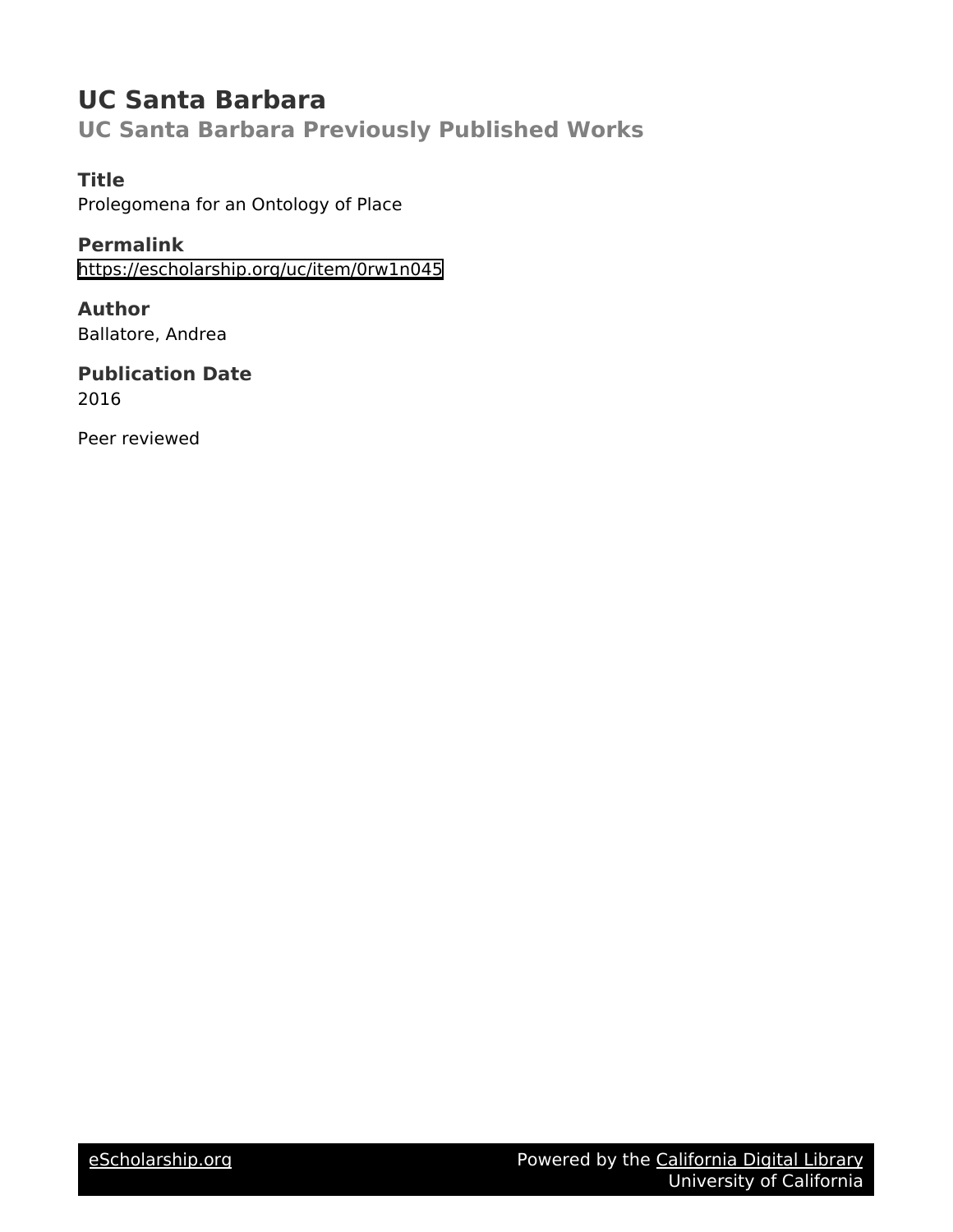# Prolegomena for an ontology of place

Andrea Ballatore

Center for Spatial Studies University of California, Santa Barbara

Chapter in: Harlan Onsrud and Werner Kuhn (eds.), Advancing Geographic Information Science, Needham, MA: GSDI Association Press, 2016, pp. 91–103. Presented at Vespucci 2015, Bar Harbor, ME – AUTHOR COPY

**Abstract:** The computational representation of place is one of the key research areas for the advancement of geographic information science (GIScience), bridging the gap between place-based human cognition and experience, and space-centered information systems. While many conceptual schemas, vocabularies and ontologies contain some notion of place, the concept is either left implicit or articulated in widely divergent ways. Because of its ubiquity, an ontological clarification of place seems overdue. Adopting the perspective of ontology engineering, and not that of philosophical Ontology, this article paves the way towards the formalization of a place ontology in two steps. First, it provides a critical survey of how this concept is currently represented from lightweight vocabularies to formal ontologies. Second, it presents a set of prolegomena for a place ontology that would overcome the limitations of current approaches. Acknowledging the cultural dependency of place, I argue that such an ontology should be seen as a module positioned between foundational and domain ontologies. This place ontology would provide (i) a conceptual tool to support the modeling of place in any domain, and (ii) a widely applicable ontology, whose deployment would increase the interoperability of datasets, particularly in the context of Linked Data.

**Keywords:** place ontology, place semantics, geo-semantics, Linked Data, ontology engineering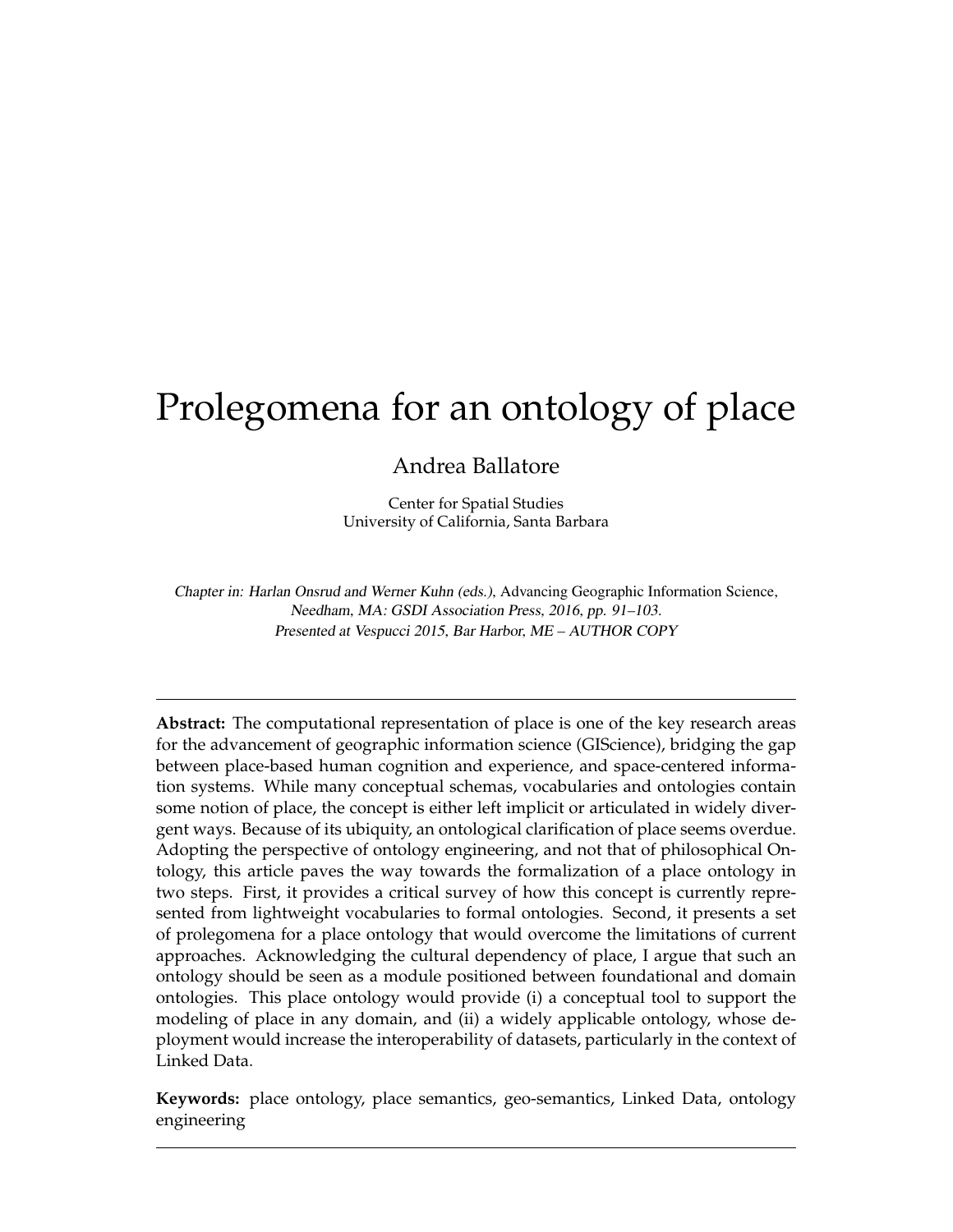## **1 Introduction**

Place occupies a pivotal role in human cognition, language, and knowledge representation. This highly polysemic and vague notion is constantly used to structure, ground, and connect other entities. Social and cultural processes create, shape and destroy places, objects move across places, transport and communication networks interconnect places, experiences and memories are situated in places. In this sense, places are not merely backgrounds or containers of processes, but they have been long recognized as entities with distinctive characteristics that deserve investigation [10]. Although it might be unwarranted to discern a 'placial turn,' recent trends in geography [3], GIScience [26], and philosophy [9], are reaffirming the centrality of place in human affairs, while acknowledging its elusiveness and multiple meanings. In fact, despite our intuitive grasp of its meaning in different contexts, place resists formalization and dwells uncomfortably in our information systems.

Focusing on the computational representation of place in information systems, remarkable ambiguity exists about its content and relations [12]. Widely different approaches to modeling place can be observed in existing knowledge bases and ontologies [6]. While spatial grounding, typically through spatial reference systems, enjoys a high degree of standardization, place is seen as too vague and culturally-dependent to provide a stable reference frame. In general, place is rarely given an explicit representation, and is modeled either as domain-specific tessellation (e.g., electoral districts, census tracts, and counties), or as toponyms linked to footprints, as in gazetteers. My contention is that this state of affairs is problematic, as it misses the potential of place as a connector between heterogeneous data spaces.

In this article, I critically survey the models of place that can be found in existing ontologies, ranging from lightweight, semantic networks, to more formal ontologies, focusing on the context of Linked Data. Recurring issues and ontological flaws in such cases are identified. Subsequently, I identify advantages and drawbacks to the development of a place ontology, arguing that such an ontology would help the modeling process of geographic information across domains. A successful place ontology should operate between the level of abstract space and the level of domain-specific, culturally defined concepts which vary widely across information communities, providing an intelligible layers between (ideally) stable geographic coordinates and culturally defined, elusive, context-dependent entities.

To find concrete applications, a place ontology should avoid the 'scope creep' problem by taking a quasi-foundational approach, and without venturing in domainspecific semantic fields. Prolegomena to such a place ontology are identified and discussed, as well as some counter-arguments, as a step preliminary to its formalization. To design such a place ontology, fundamental questions need to be addressed: What is wrong with the representation of place (or lack thereof) in current data spaces? What is invariant in all entities that informally fall under the 'place' umbrella? What are the essential themes through which places are classified in different information com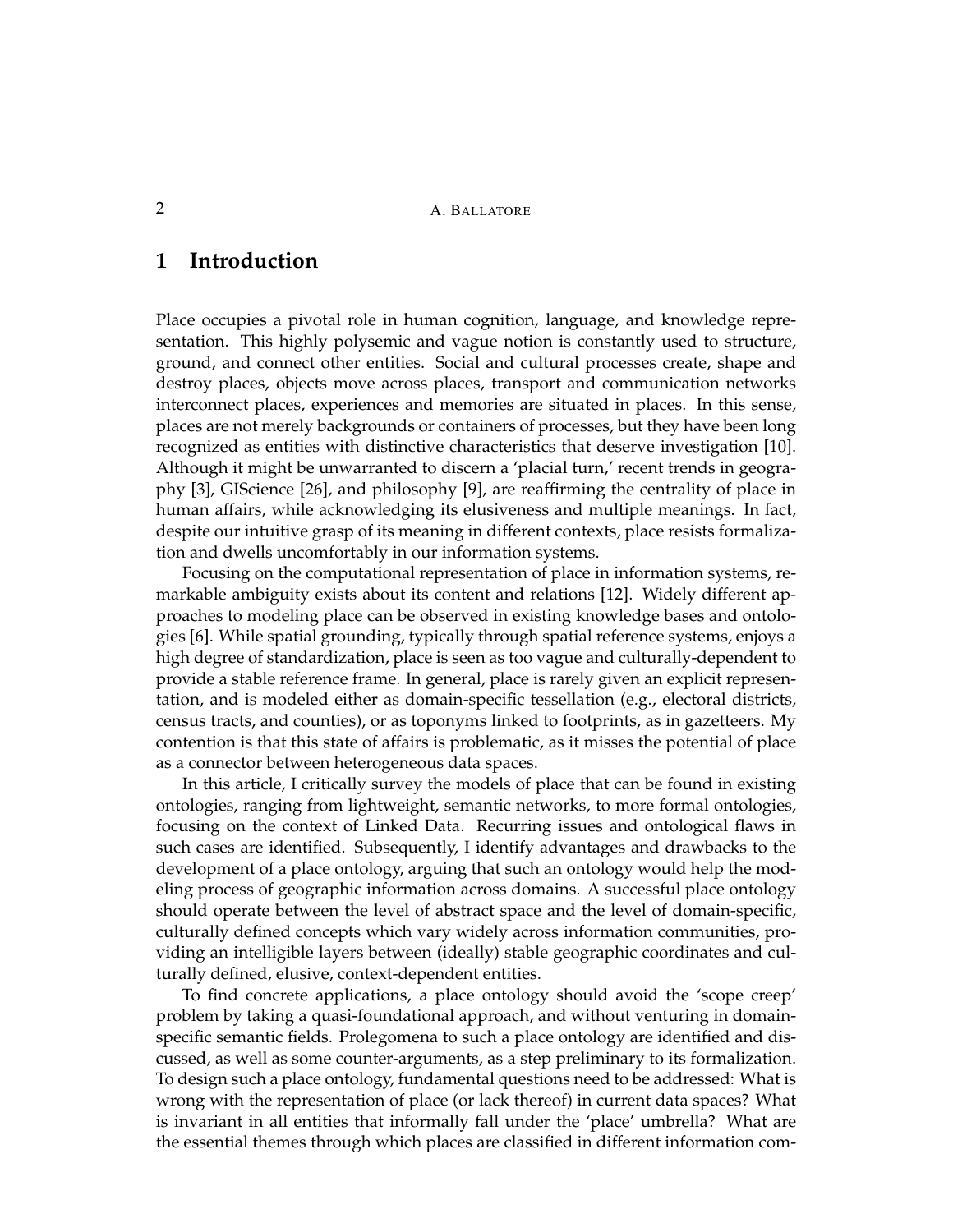munities? What are the relationships of place with relatively well-defined ontological categories such as 'spatial regions', and with GIScience core concepts, such as objects and fields? The remainder of this article tries to propose some answers.

## **2 Representing place in the Semantic Web**

Central to human cognition and experience, notions of place emerges in various forms in online schemas, lightweight ontologies, and vocabularies in Semantic Web [6]. Linked Data is emerging as a prominent paradigm to structure, merge, and share geospatial data [17], and geography is a key element to ground and inter-connect entities. This section surveys how the concept is defined and formalized in existing linked datasets, starting from lightweight vocabularies, and then moving to formal ontologies.

#### **2.1 Place in vocabularies and semantic networks**

**Schema.org.** In this lightweight ontology, designed to annotate web pages with microformats, place is defined as "Entities that have a somewhat fixed, physical extension."<sup>1</sup> The concept takes a business-oriented view, stating that place has phone number and an address, as well as customer reviews. At the same time, place is subsumed by landforms and administrative areas, which indeed are not businesses – famously, *Mountain* has a fax number. Place has several sub-types, branching out to 197 concepts, including *AdministrativeArea*, *CivicStructure*, and *LandmarksOrHistorical-Buildings*. The ontology expresses containment through *containedIn*, and geographic grounding through property *geo*.

**DBpedia.** In this project, place is represented both as instance, and as a class. Place qua instance<sup>2</sup> corresponds to a Wikipedia page, describing place encyclopedically. By contrast, place qua class<sup>3</sup> is part of the DBpedia ontology, and is used to structure other concepts. This class, described as "immobile things or locations," is very central in the DBPedia ontology, and is used as a domain in more than 200 properties in other classes. The class is the range of about 200 properties, including informal spatial relations (*locatedInArea*), and obscure properties resulting from noise in the data such as *red ski piste number* and *president of the general council*.

Place has a hierarchy of 135 subclasses, ranging from very general and vague concepts (e.g., *NaturalPlace*) to very specific ones (e.g., *LunarCrater*). The top level of the hierarchy includes *WineRegion, ArchitecturalStructure, HistoricPlace, Monument, Mountain, MountainPass, NaturalPlace, PopulatedPlace, ProtectedArea, SiteOfSpecialScientificInterest, SkiArea, WorldHeritageSite, SportFacility, HotSpring, SkiResort*, and *Community*. Oddly, *Mountain* is not a subclass of *NaturalPlace*.

 $^1$ http://schema.org/Place – All URLs in this article were accessed in March 2015.

<sup>2</sup> http://dbpedia.org/resource/Place

<sup>3</sup> http://dbpedia.org/ontology/Place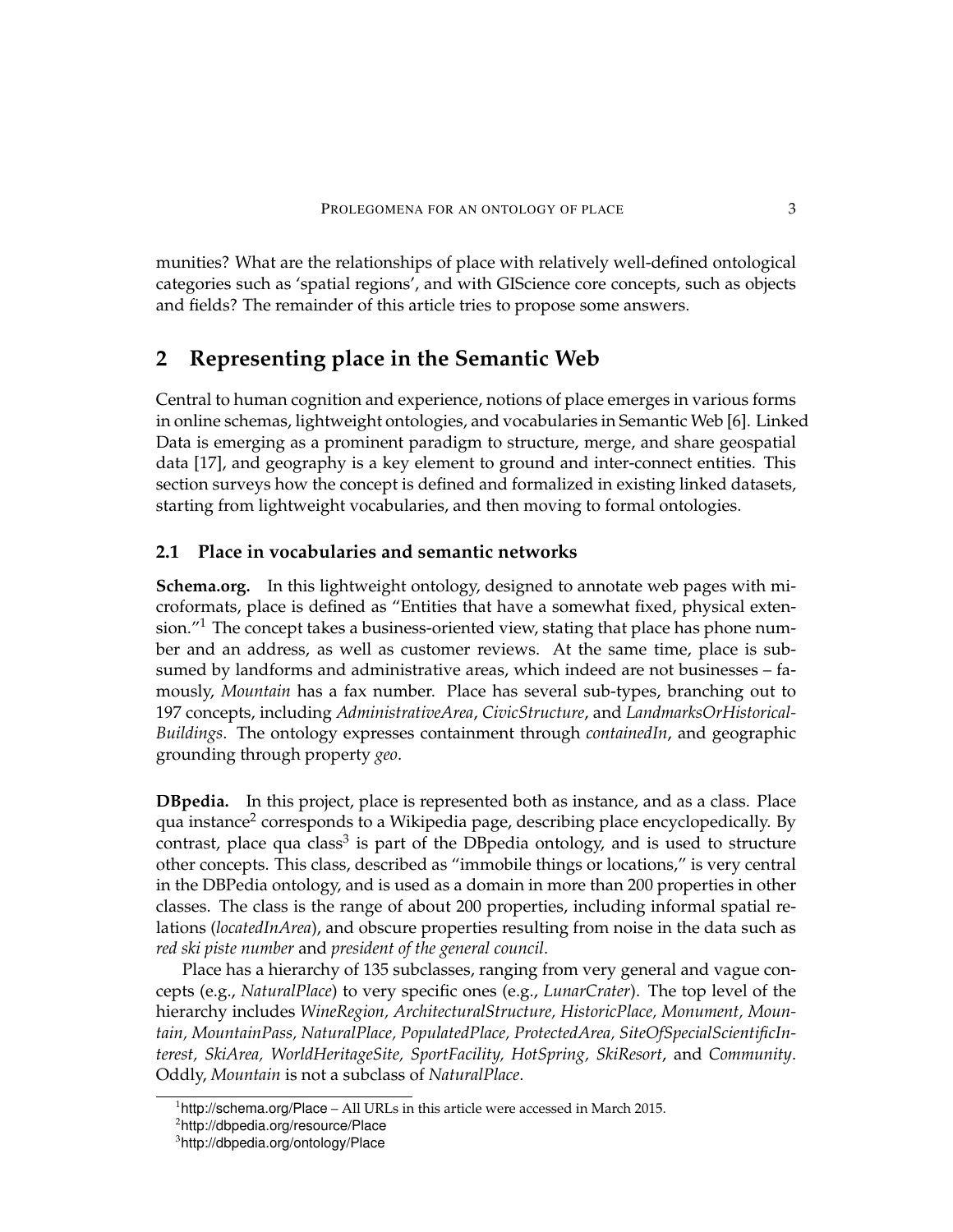#### 4 A. BALLATORE

**OpenStreetMap.** This popular crowdsourced cartographic project takes an administrative view of place, defining it as "populated settlements, including city, town, village, suburbs, neighbourhoods and hamlets etc and also unoccupied identifiable places ranging from very large (continents and oceans) down to very small features."<sup>4</sup> The term is specialized to settlements using concepts from the British administrative context, including *place=city*, *place=town*, and *place=hamlet*. Points and polygons can be tagged as places. Because of its intrinsic ambiguity, the term is occasionally used to describe features that do not fit other terms, such islands (*place=island*) and seas (*place=sea*). The same term can be found in linked data projects OSM Semantic Network<sup>5</sup> and LinkedGeoData,<sup>6</sup> both based on OpenStreetMap [5].

GeoNames. The GeoNames ontology<sup>7</sup> re-uses the place class from *schema.org* to model the feature classes at the core of the project. The *Feature* class subsumes place, and represents all features in the gazetteer, and has simple relations, including *located in*, *nearby features*, *neighbour features*, *children features*, and *parent feature*. Features are grouped into *Classes*, and classified into 690 *Codes*, representing a wide variety of specific place types, such as logging camp and asphalt lake.

**ConceptNet.** In MIT's semantic network ConceptNet5, *place* is a node that is connected to other concepts through labeled edges such as *isA* and *relatedTo*. e.g., city →  $i sA \rightarrow$  place.<sup>8</sup> Unlike lightweight ontologies, place has relations related to human purpose (e.g., place → *UsedFor* → eat to meet friend). No formal semantics is defined for the spatial or non-spatial relations between place and its neighbors.

**WordNet.** Because of its polysemy, the term 'place' belongs to 16 different noun synsets and to 16 verb synsets in WordNet. Excluding the metaphorical/idiomatic meanings, the two noun meanings relevant to this discussion are defined as follows: (#1) "topographic point, place, spot (a point located with respect to surface features of some region) 'this is a nice place for a picnic'; 'a bright spot on a planet;' " This synset<sup>9</sup> has highly idiosyncratic hyponyms, such as *rendezvous*, *hiding place*, and *solitude*, i.e., a "solitary place." By contrast, the second synset is defined as: (#2) "place, property (any area set aside for a particular purpose) 'who owns this place?'; 'the president was concerned about the property across from the White House.' " Oddly, this synset has only four hyponyms, including *sanctuary*, and *hatchery*. Despite these limitations, WordNet can be used as a common ground to inter-link vocabularies [5].

<sup>4</sup> http://wiki.openstreetmap.org/wiki/Key:place

<sup>5</sup> http://spatial.ucd.ie/lod/osn/term/k:place

<sup>6</sup> http://linkedgeodata.org/ontology/Place

<sup>7</sup> http://www.geonames.org/ontology

<sup>8</sup> http://conceptnet5.media.mit.edu/web/c/en/place

<sup>&</sup>lt;sup>9</sup>http://wordnet.rkbexplorer.com/id/synset-topographic<sub>-</sub>point-noun-1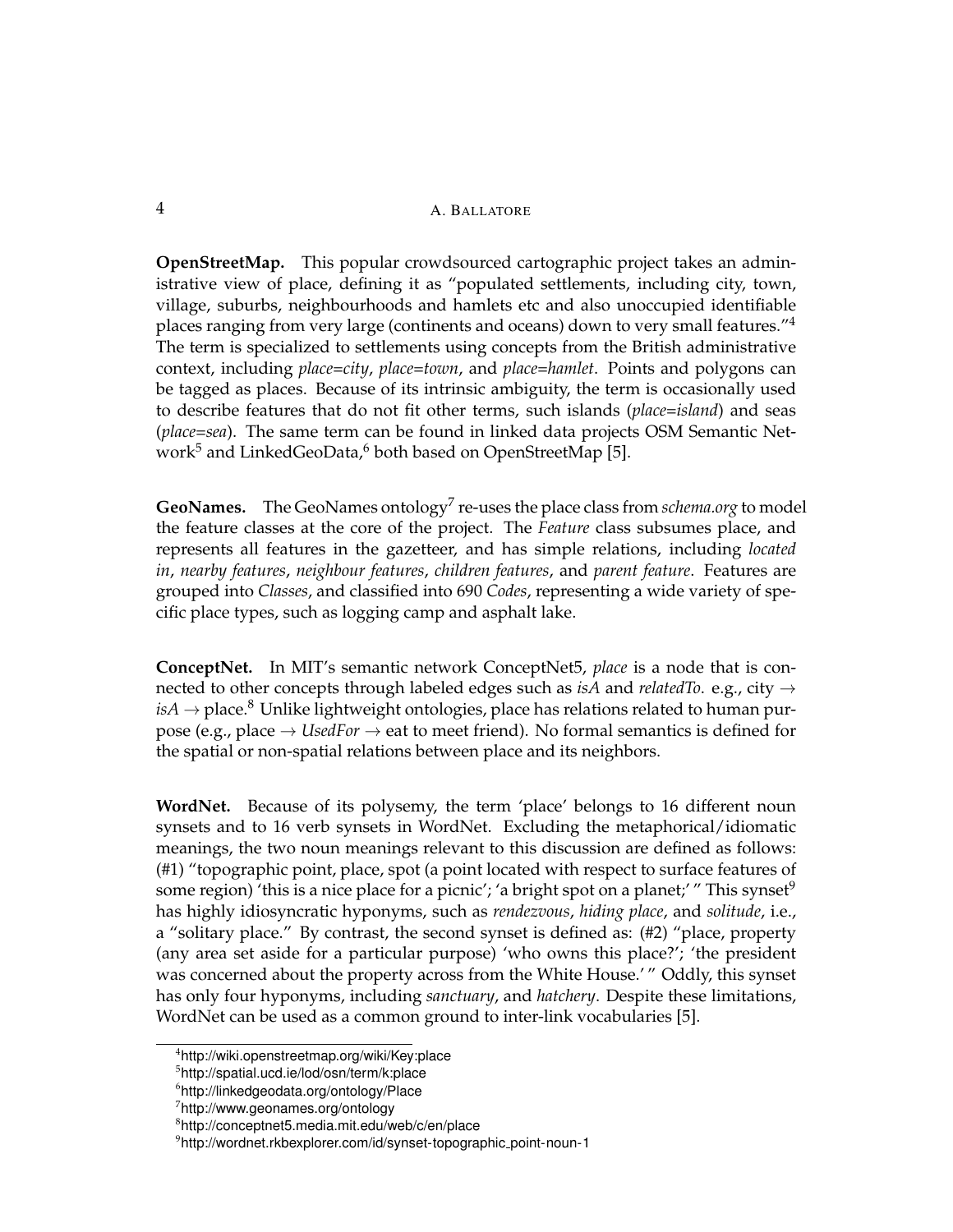**Other lightweight ontologies.** The *Places Ontology*<sup>10</sup> is a vocabulary containing 50 classes that describe natural features and man-made structures. The vocabulary includes spatial relations *in*, *overlaps*, *bounded by*. Similarly, the *BBC News ontology*<sup>11</sup> contains a generic class *place*, used to described events reported in the stories, without formal semantics. Start-up Factual published a large vocabulary of place categories as part of their *Global Places* product.<sup>12</sup> This vocabulary contains about 460 categories, largely based on the US Yellow Pages. Drawing on WordNet, GeoNames, and DBpedia, the *PlaceVocabulary*<sup>13</sup> provides a vocabulary of 1,800 place types [4].

#### **2.2 Place in formal ontologies**

**OSGB Buildings and Places ontology.** This ontology was designed in 2008 the British Ordnance Survey to model cadastral data, described as "buildings and places that are topographically relevant, i.e., which are sufficiently important to be recognized and recorded by Ordnance Survey surveyors."<sup>14</sup> The OWL model contains 678 classes with 1,770 axioms, including mereological, and topological relations, as well as specifications of activities and purposes. For example, the place subclass 'castle' has a part *Building*, has historic purpose *Defence*, and has a part *Defensive Wall*. Similarly, a 'cattery' is described as follows: "Every Cattery is a kind of Place. Every Cattery has purpose Housing of Cats. Every Cattery has part a Building that has purpose Housing of Cats."

**OpenCyc.** In the OpenCyc project, the *Place*<sup>15</sup> concept is a synonym to point, site, and spot. The definition of the concept is more formal than any of the previous ontologies, and is summarized as follows: "A specialization of EnduringThing Localized (q.v). Each instance of Place is a spatial thing which has a relatively permanent location. Thus, in a given microtheory, each Place is stationary with respect to the frame of reference of that microtheory." This concept is a type of *enduring thing localized*, *site*, *spatial thing*, *thing that is not a perceptual agent*, *thing that is not someone*, *underspecified location*. In the project's documentation, the difference between place and locations is defined as follows:

"An important specialization of EnduringThing Localized is Place (q.v.). The salient distinction between places (instances of Place) and locations (instances of EnduringThing Localized) is that places are assumed to have relatively permanent locations, whereas locations need not have permanent locations. Thus, from the perspective of someone standing on a beach,

 $10$ http://purl.org/ontology/places

<sup>11</sup>http://www.bbc.co.uk/ontologies/news

<sup>12</sup>http://www.factual.com

<sup>&</sup>lt;sup>13</sup>https://github.com/andrea-ballatore/PlaceVocabulary

<sup>14</sup>http://data.ordnancesurvey.co.uk/ontology

<sup>15</sup>http://sw.opencyc.org/concept/Mx4rvVjTtJwpEbGdrcN5Y29ycA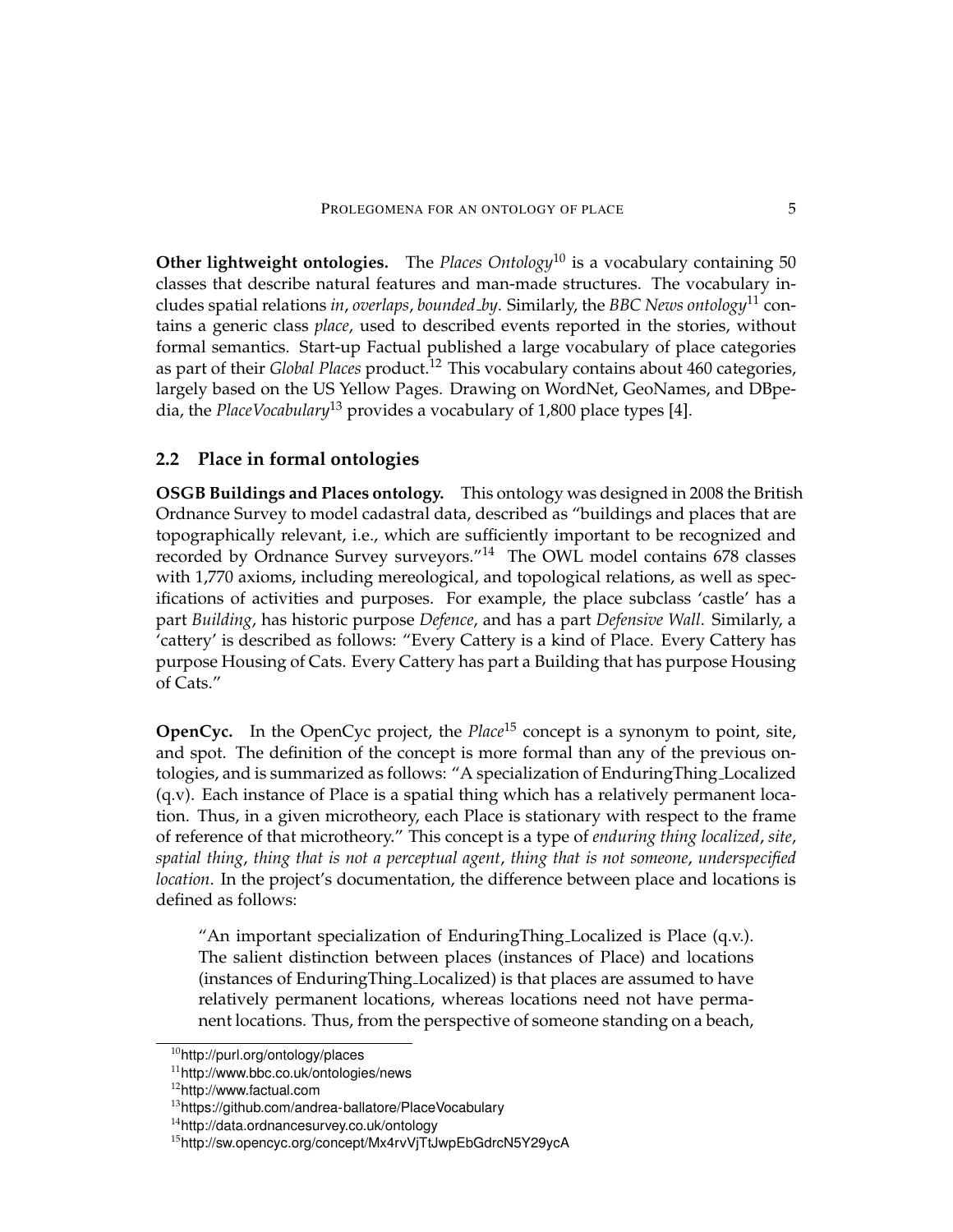the crest of a breaking wave can be a location at which foaming is occuring (thus an EnduringThing Localized), but it cannot be such a place (i.e., it cannot be an instance of Place)."<sup>16</sup>

OpenCyc is organized in microtheories, and place is important to several of them, particularly to the definition of agency with respect to geo-political regions. In the knowledge base, geopolitical-entities can be viewed through two different microtheories. In a *physical geography* microtheory, geopolitical-entities are clearly distinguished from the regions they control. In these cases, the *TerritoryFn* function is used to demarcate the land mass (a geopolitical region) of a geopolitical entity. By contrast, in a *dualist geography* microtheory, geopolitical entities are viewed as being both agents and land masses.

**UMBEL Reference Concept Ontology.** In this interoperability project, there is an elaborate attempt to model place.<sup>17</sup> Several concepts that subsume place are defined following OpenCyc microtheories.

- *PopulatedPlace*: "A Place or area with clustered or scattered buildings and a permanent human population, including cities, settlements, towns, and villages. It does not include Locales."
- *Place NonAgent*: "(Non-agent-like place) A collection of places which are not agent-like. Some things can be both places and exhibit agency; e.g., the City-OfMiamiFL is a region in Florida State, and it also can enter into agreements with other cities (see GeopoliticalEntity). Each instance of Place NonAgent is a Place that does NOT have any agency, e.g., LakeErie and OuterSpace."
- *GeographicPlace*: "(Site that is also a geographical thing) Point that is also a geographical thing, place that is also a geographical thing, spot that is also a geographical thing."
- *HumanlyOccupiedSpatialObject*: "(Places occupied by humans) A specialization of InanimateObject. Each instance of HumanlyOccupiedSpatialObject is a place that humans occupy. Instances include both movable things, such as cars and ships, and things having a more or less permanent location, such as houses or office buildings."
- *GeopoliticalEntity*: "A specialization of Organization and of LegalAgent and of GeographicalAgent; instances of this collection control GeographicalRegions. Each instance of GeopoliticalEntity includes a governing body, but is more than just that governing body."
- *GeographicalRegion*: "a tangible spatial region that includes some piece of the surface of a planet (usually PlanetEarth), and may be represented on a map of the planet."

<sup>&</sup>lt;sup>16</sup>http://sw.opencyc.org/concept/Mx4ro3lluGJHQdiVxrZReHS-jQ <sup>17</sup>http://umbel.org/umbel/sc/Place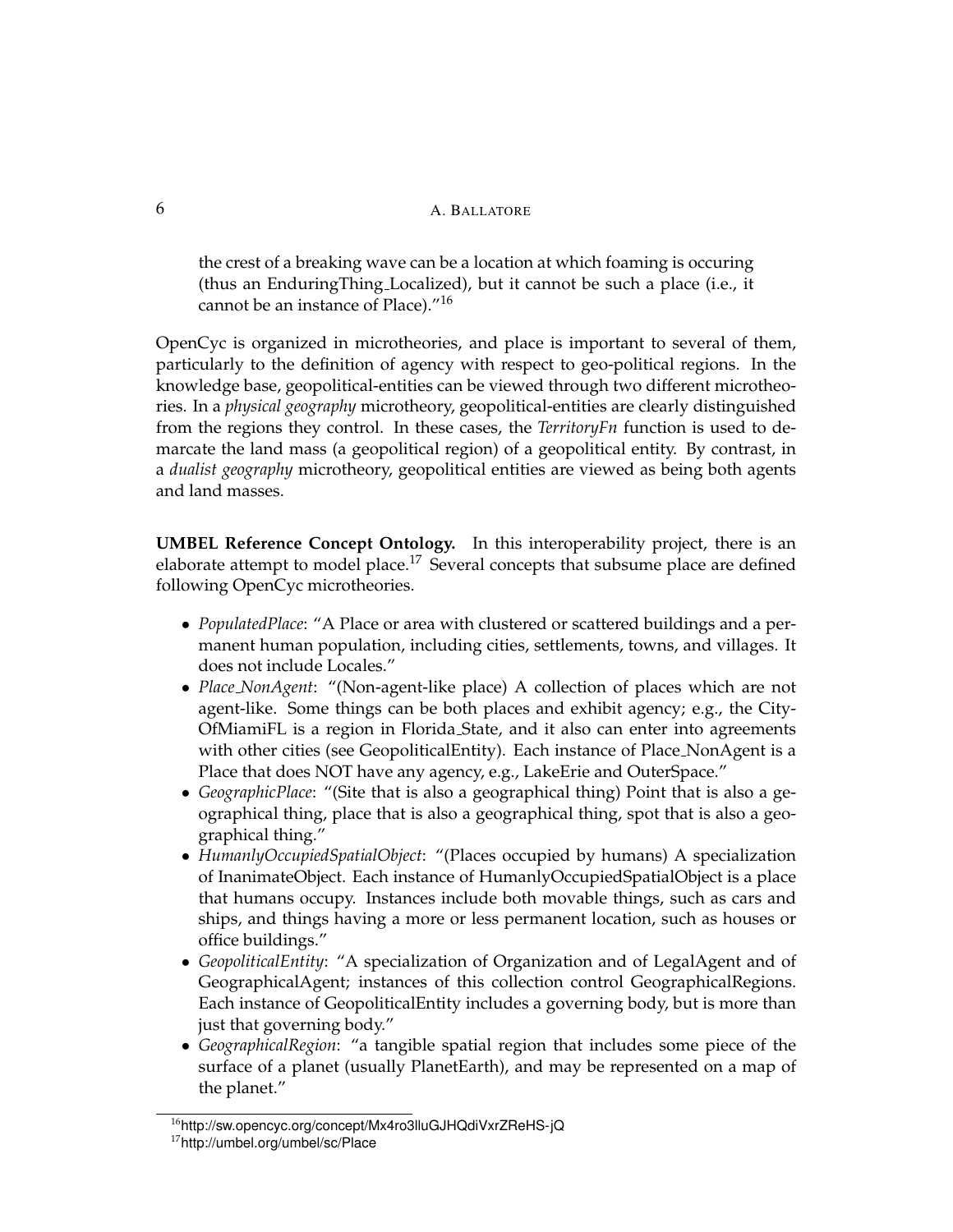A "super type" that aggregates many classes is *Geopolitical*, <sup>18</sup> defined as "Named places that have some informal or formal political (authorized) component. Important subcollections include Country, IndependentCountry, State Geopolitical, City, and Province." Through a geographic module, UMBEL is connected to the GeoNames ontology.<sup>19</sup>

**DOLCE.** While the DOLCE [11] foundational ontology has no direct representation of place, the *CommonSenseMapping* ontology, based on DOLCE, contains a rather sophisticated formalization of place and its related concepts [19, pp. 230-1].<sup>20</sup> This conceptualization hinges on the distinction between physical and non-physical places:

- *physical-place*: subclass of non-agentive-physical-object that subsumes all places.
- *geographical-object*: subclass of physical-place with geographic coordinates.
- *non-physical-place*: subclass of non-agentive-figure "for non-physical (i.e., sociallyor cognitively-constructed) places." Non-physical places (e.g., Italy) are the hypostasis (i.e., figurative representation) of some physical-place.
- *geographical-place*: subclass of non-physical-place. It is a hypostasis of some geographical-object.
- *political-geographic-object*: subclass of geographical-place, "conventionally accepted by a community." The class has the meronomical property *geographic-part-of*.
- *country*: subclass of political-geographic-object.

**Other formal ontologies.** The Basic Formal Ontology  $(BFO)^{21}$  distinguishes between an ontology for continuants that captures a state of affairs at a given time (*SNAP*), and an ontology for occurrents such as processes and events (*SPAN*). According the authors of BFO, place is a sub-class of a SNAP substantial entity. Places are a kind of *site*, but can also be geo-artifacts. For example, the term 'London' can refer to "London-assite ('John lives in London') and London-as-geoartifact ('John admired London from the air')" [13, p. 164]. However, the distinction is not further clarified and formally expressed.

In the General Formal Ontology (GFO), $^{22}$  developed by the Onto-Med Research Group, place is not specified. Its fundamental classes include *Spatial regions*, constructed on *Topoids*, i.e., connected compact regions of space with boundaries. The Suggested Upper Merged Ontology (SUMO)<sup>23</sup> purports to be a standardized foundational ontology, and includes a number of domain ontologies. In SUMO, place is spuriously formalized through classes *PlaceDescriptor*, *PlaceAddress*, *PlaceID*, *PlaceOf-Commerce*, and *PlaceOfWorship*.

<sup>18</sup>http://umbel.org/umbel#Geopolitical

<sup>&</sup>lt;sup>19</sup>http://techwiki.umbel.org/index.php/UMBEL\_-\_Annex\_J

<sup>20</sup>http://www.loa-cnr.it/ontologies/CommonSenseMapping#

<sup>21</sup>http://www.ifomis.org/bfo

<sup>22</sup>http://www.onto-med.de/ontologies/gfo

<sup>23</sup>http://www.ontologyportal.org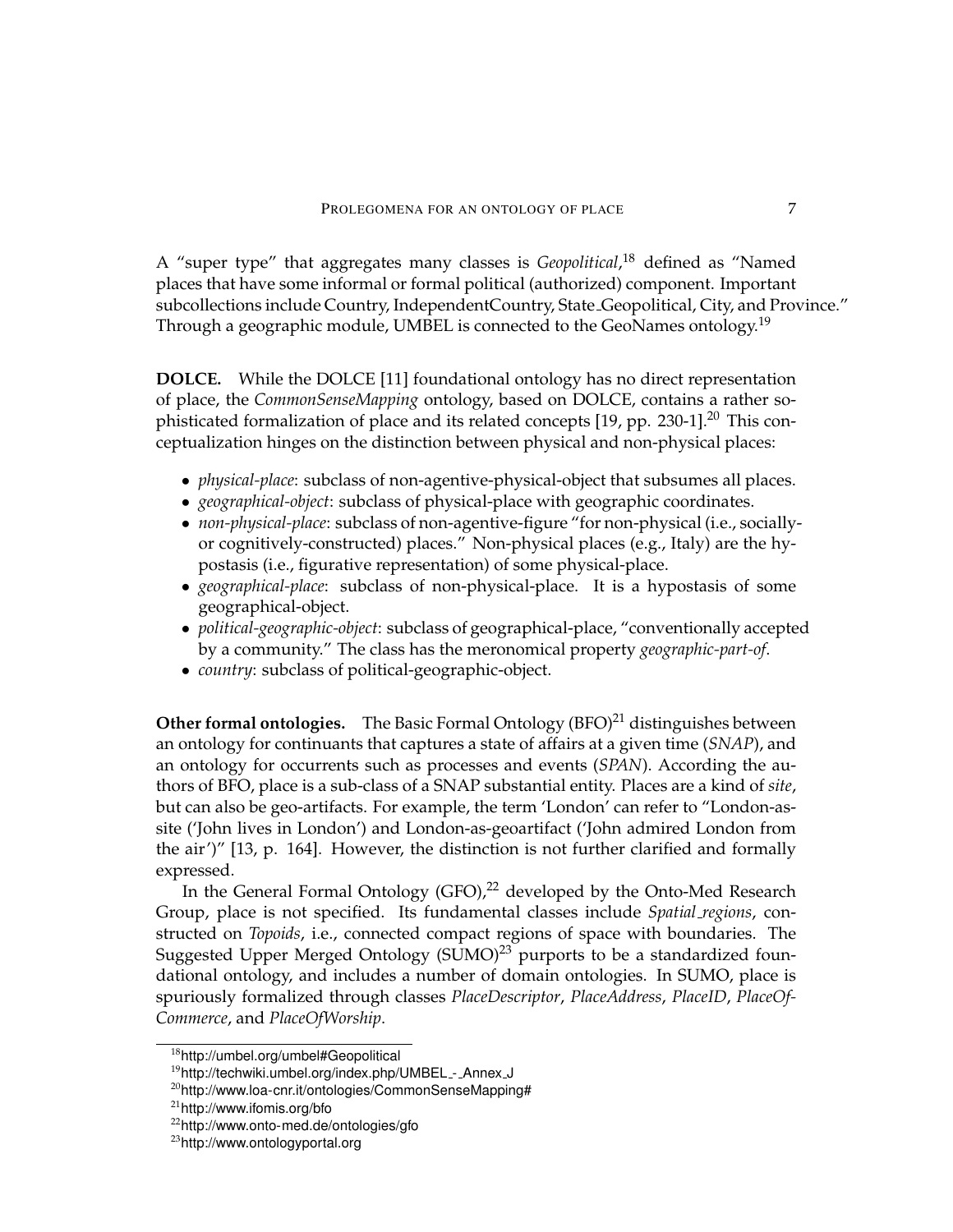## **3 Prolegomena for an ontology of place**

The previous section surveyed the conceptualization of place in actual artifacts, from lightweight vocabularies to formal ontologies. Here, I argue that we need a new ontology of place to clarify the conceptual confusion that dominates the field. The goals of such an ontology are:

- 1. Provide an intermediate conceptual layer between foundational ontologies such as DOLCE and domain ontologies.
- 2. Allow the coherent articulation of multiple viewpoints on the same place.
- 3. Design a general tool to model places in different domains, aiming at a crosscultural conceptualization.
- 4. Facilitate the integration of heterogeneous representations of place across academic disciplines, such as geography, economics, medicine, and history.
- 5. Model non-integrated aspects of place such as provenance, affordances, and social roles.

To frame our work towards these goals, I outline a minimal set of prolegomena, motivating reasons to construct such an ontology.

#### **3.1 Why a place ontology?**

Many counter-arguments can be formulated to deny the need for a place ontology. To date, simple models have been used to describe places in GISs. For example, gazetteers have traditionally relied on associations of the form <*place name*, *place type*, *geometry*>, where geometry is either a point or a polygon. While this approach is indeed sufficient in many contexts, it has several drawbacks: (i) it cannot express multiple viewpoints on the same place; (ii) it relies on a fixed typology of places, usually a taxonomy; (iii) it is not easy to integrate with other conceptualizations.

As shown in Section 2, a concept or a class called 'place' is present, in one form or another, in the vast majority of existing geographic vocabularies and ontologies. The many different ways used to model this concept suggest that each of these efforts rely on some implicit, common-sensical notion of place. The ubiquity and obscurity of the concept calls for an ontological work of clarification, ideally resulting in a usable conceptual modeling tool that would enable many communities to specify and share their places of interest.

Other objections might come from the area of new generation, semantic gazetteers [16], and from the feature type and points of interest (POIs) ontologies, which are receiving attention in GIScience [14] and by the Open Geospatial Consortium (OGC).<sup>24</sup> Similarly, microformats such as RDFa and Microdata aim at providing minimal mechanisms to specify places in unstructured web pages. The fundamental difference between my proposal and existing ontologies lies in the attempt of going beyond culture-

<sup>24</sup>http://www.opengeospatial.org/projects/groups/poiswg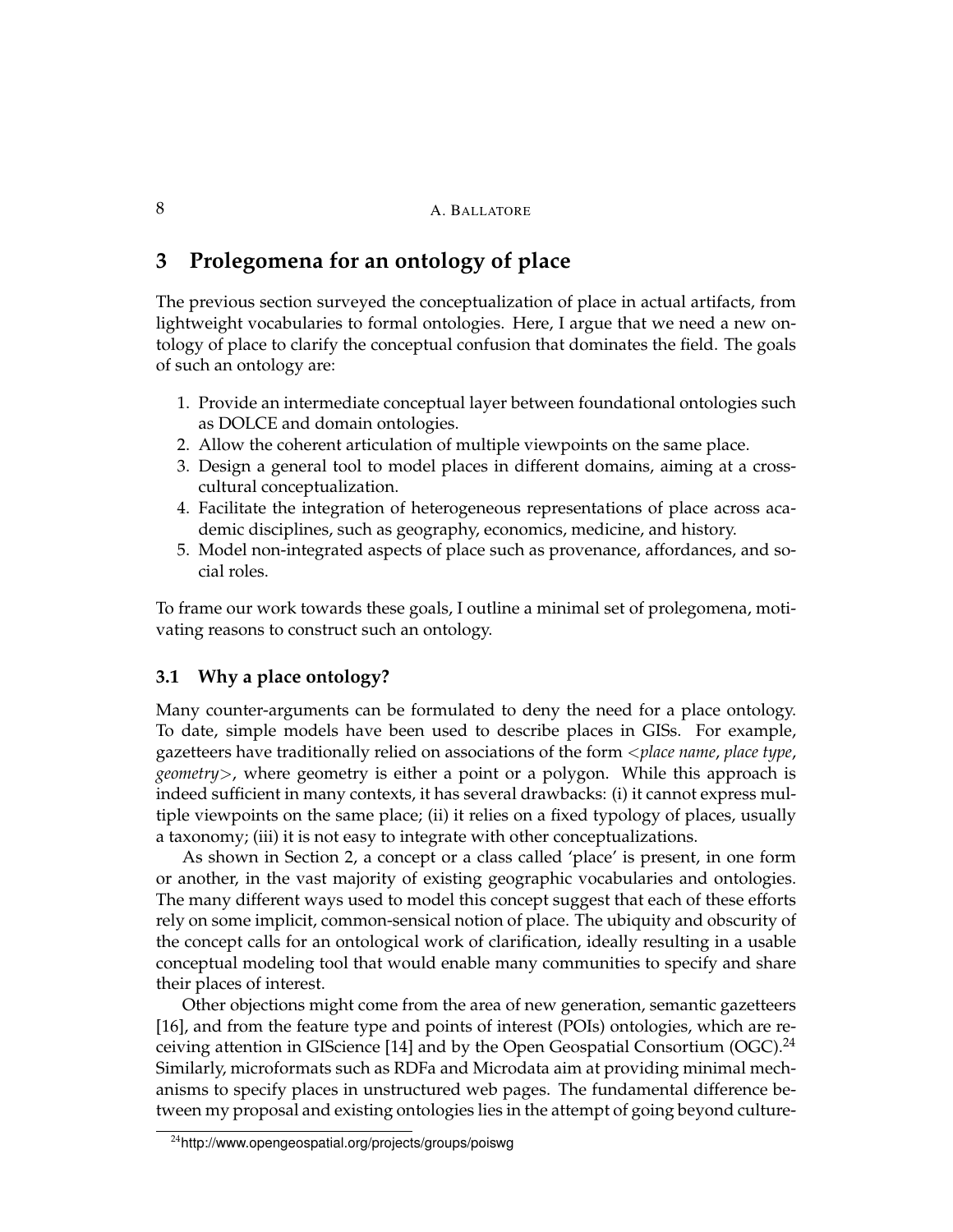and domain-specific places. While these approaches provide lists of culturally-bound place types, such as *mountain*, *restaurant*, and *music store*, we aim at identifying and formalizing fundamental aspects of place, supporting the design of place in domain ontologies.

One final objection might be the possibility of over-engineering place, adding an unwarranted layer of complexity in the model, without reaping tangible benefits. This objection is perhaps the most serious, and is certainly a major issue that hinders the adoption of foundational ontologies. To mitigate the risk of over-engineering, my approach aims at showing that simpler models of place have many implicit assumptions, which result in difficulties in the long run. To achieve this goal, the next sections outline the prolegomena for such a place ontology.

#### **3.2 Place cognition and place engineering**

A fundamental difference to grasp in relation to place research is the distinction between place cognition and place engineering. The former approach aims at understanding how humans understand and conceptualize place, using methodologies from cognitive science and psychology. In this framework, place is one of the key geographic concepts that has been targeted for clarification with respect to cognate concepts such as region, neighbourhood, location, space, district and area [2]. In their linguistic analysis of the term 'place' in English, Bennett and Agarwal [7] identify four categories of place-related expressions: (i) count nouns (i.e., place types), (ii) locative property (e.g., 'in London,' 'on the hill,' 'by the sea-side'), (iii) place names (e.g., 'London,' 'England'), and (iv) definite descriptions (e.g., nominal expressions referring to places). The authors acknowledge that their attempt to formulate a logical theory of place clashed with the term's vagueness, polysemy, and variety of modes through which it is used in natural language.

Even in academic debates, unexamined notions of place are often used as a synonym to spatial or spatio-temporal region, relying on the commonsensical meaning of the term, making a precise definition difficult if not impossible. Geographers often refer to it as a spatial unit of analysis, as in case of demography or political science. From a philosophical perspective, Casati and Varzi's major mereotopological analysis [8] uses the term 'place' extensively, both as a noun and as a verb, carefully avoiding to define it. As fundamental assumptions about what place is and how it relates to cognate concepts, a complete formal theory of place seems a rather unlikely development.

My proposal, by contrast, falls within the area that can be defined place engineering, i.e., the modeling of the concept in computational systems to support its representation, processing, and retrieval. As well as the place vocabularies and ontologies discussed in Section 2, ontologies of place have attracted interest in the context of geographic information retrieval [15, 21, 1]. In many works, however, the term 'place ontology' is not used in sense intended in this paper, but refers to culturally-specific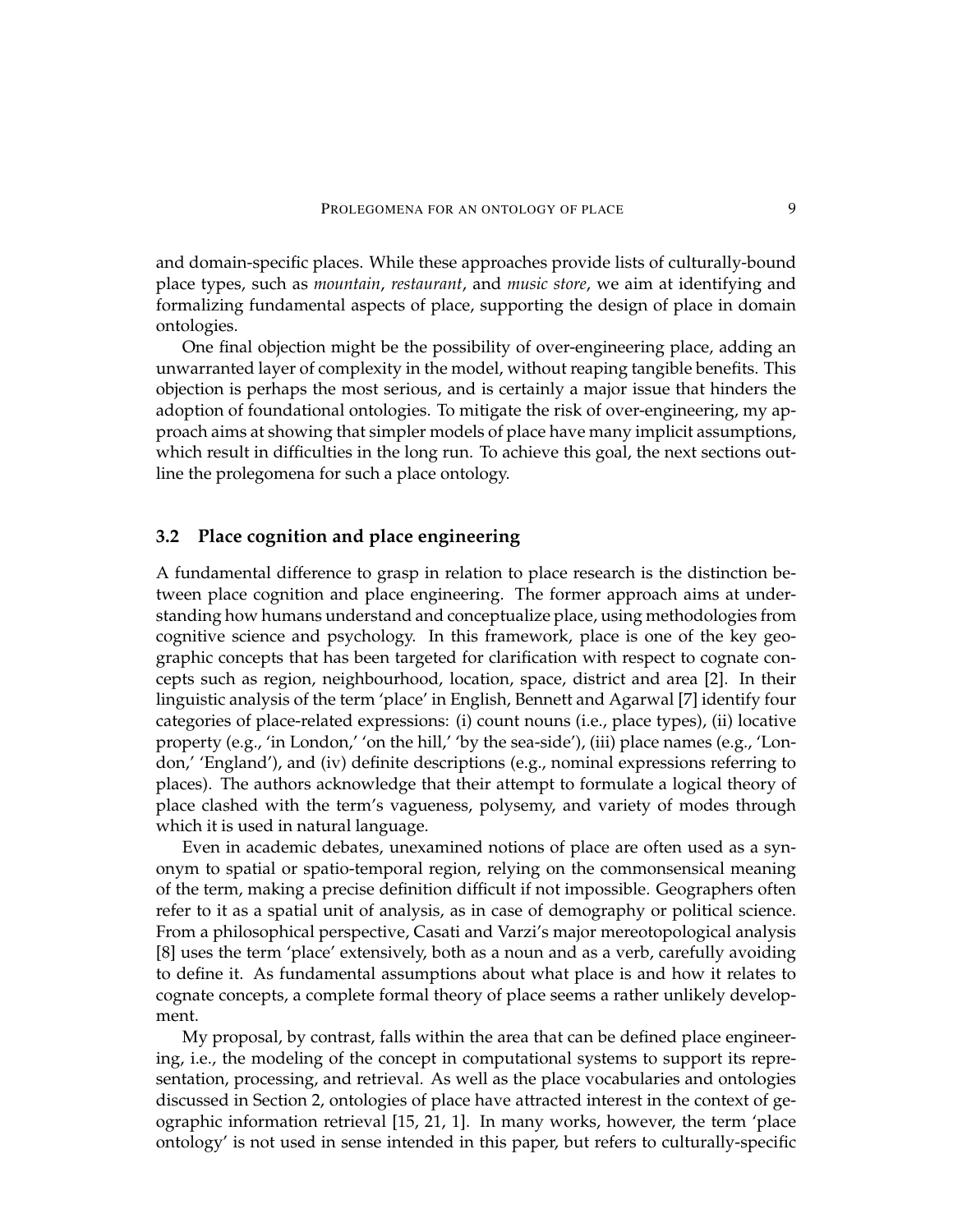10 A. BALLATORE

taxonomies of place types (e.g., *city*, *town*, etc.), without formalizing their ontological commitments. Assuming a skeptical position regarding the possibility of reaching a wide, transdisciplinary agreement on place, I believe that a place ontology should provide conceptual tools to help design places in domain ontologies, increasing their interoperability. In this sense, a place ontology should be inclusive, taking into account the multi-faceted representations of the concept across disciplines, and distilling their underlying commonalities.

#### **3.3 Cultural and linguistic dependence of place**

One of the reasons that make place difficult to formalize is its cultural and linguistic dependence. Entities that are commonly referred to as places are deeply embedded in a specific cultural context. Typically, place types present in the Anglo-American world are proposed as universal, such as in the case of *schema.org* and similar projects, which results in 'scope creep,' that is, the attempt to create all-encompassing, universal place types, which are hard to use outside the borders of the English-speaking world. Moreover, even within the same large national and linguistic contexts, different information communities can have radically different understandings of commonsensical terms.

Examples of these issues abound both in traditional, top-down ontologies and classifications devised by professional geographers and in crowdsourced projects such as OpenStreetMap (OSM). Depending on the context, place types such as 'city,' 'park,' 'field,' and 'restaurant' can refer to very different concepts, and therefore should be modeled as part of domain ontologies. As Smith and Mark [24] pointed out, any of these categorizations rely on a "degree of human-contributed arbitrariness on a number of different levels, and it is in general marked by differences in the ways different languages and cultures structure or slice their worlds" (p. 312). The research program of ethnophysiography focuses precisely on these aspects, particularly for landforms [18].

Based on these considerations, a place ontology should avoid the explicit modeling of such domain-specific place concepts. I maintain that a place ontology should provide a foundational, shared platform to facilitate the modeling and integration of diverging conceptualizations of place, rather than forcing a standardization that appears politically oppressive and, incidentally, to be doomed to fail. A crucial element in this context is the possibility of expressing multiple views on a place, formalizing the provenance of a place concept, i.e., the information community that generated it. For this purpose, the PROV-O ontology can represent a promising starting point.<sup>25</sup>

#### **3.4 Place in time**

Much discussions about place hinge on the issue of the definition of its boundaries, which are often vague, mutable, and highly subjective. However, place is often mod-

<sup>25</sup>http://www.w3.org/TR/prov-o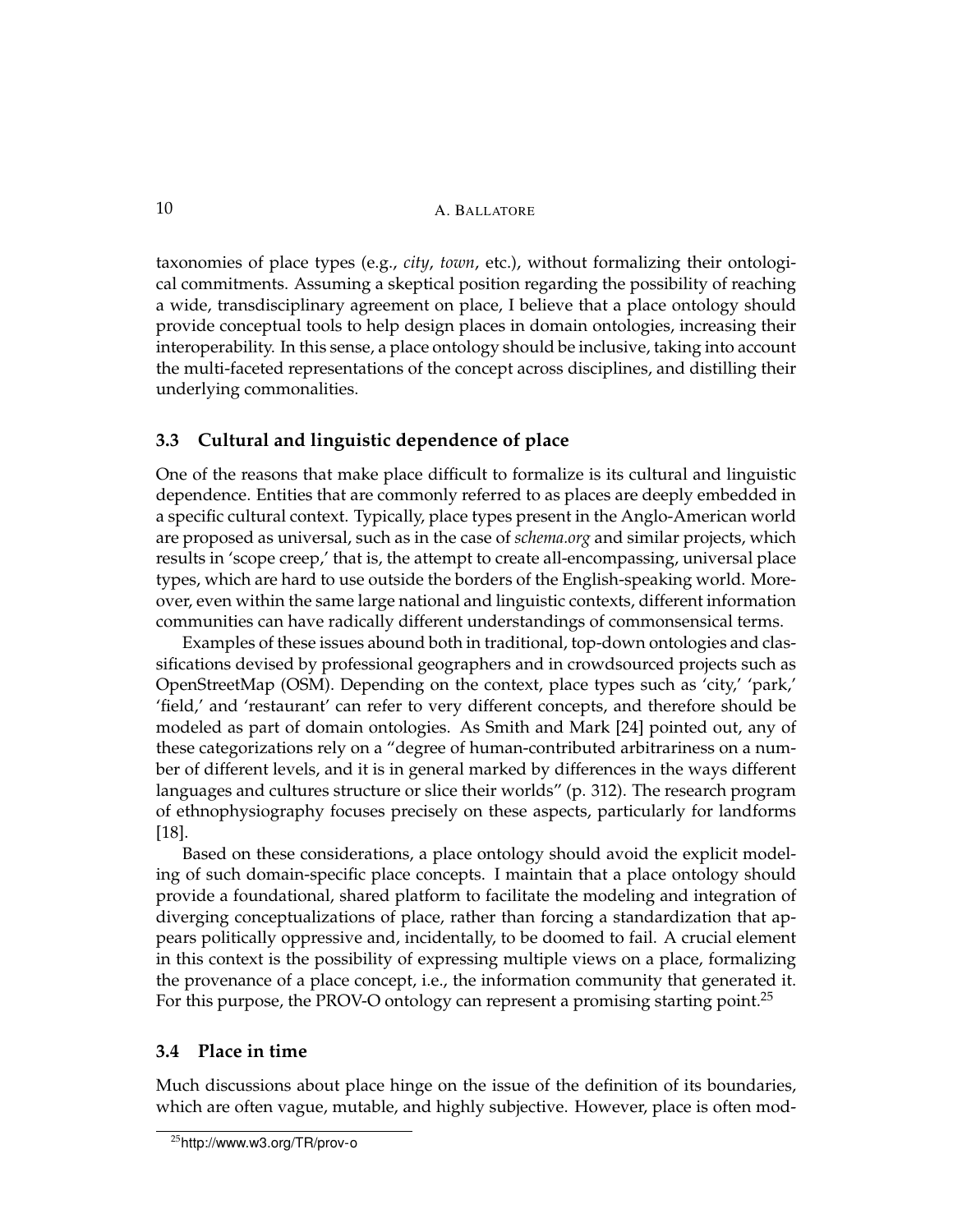eled without taking into account its temporal dimension. New places are relentlessly created, while existing places are updated, re-defined, and some disappear as a result of human and natural disasters. Hence, in principle, a place ontology should be able to model the temporal dimension of place, to capture its changes in a coherent framework, as happens in historical gazetteers. The lack of place temporality results in considerable confusion. For example, 'Rome' as the capital of the Roman Empire and 'Rome' as the capital of the current Italian Republic are the same atemporal instance of a *City* in DBpedia, which renders it useless for reasoning purposes. Indeed, some applications (e.g., historical analysis) and some place types (e.g., businesses) need an explicit temporal dimension for places more than others. The Linking Open Descriptions of Events (LODE) ontology constitutes a promising model to handle the temporal dimension of place and its complex relationship with events [23].

#### **3.5 Social roles of place**

As geographers in the humanistic tradition point out, place originates from the attribution of human meanings to regions of physical space [25]. The representation of place in ontologies usually conflates the social and the physical dimension, e.g., a shopping mall *qua* set of trading activities and a shopping mall *qua* collection of buildings and infrastructure. A common problem, particularly visible in OSM, occurs when the same physical structure is devoted to different activities, and when the activities change. Modeling confusion arises, for instance, when a building originally designed and used as a hospital in Victorian times currently hosts private apartments, shops, and a hotel.

Clarifying the distinction between the physical structure and social roles of place might help the maintainability and re-usability of complex place-related data. To achieve this, physical and natural objects need to be associated with their social roles through appropriate relations, representing what patterns of social interaction occurs there. To tackle the complex nature of these relations, a starting point is offered by Masolo et al. [20], in their formal analysis of socially constructed entities and roles. Acknowledging the relational nature of place, specific anti-rigid roles can be fleshed out based on human geographic perspectives, e.g., power relations between physical space and agents, through property, ownership, and control relations.

#### **3.6 Place and scale**

The intuitive notion of place includes entities located at different scales, ranging from a room ('my bedroom') to continents ('Africa'). Scale, intended as phenomenon scale, influences the characteristics of place, constraining how they can be perceived, experienced, and conceptualized. An ecological view aims at modeling place through the lens of the influential theory of affordances by Gibson [22]. Place, in its combination of physical and social structures, can enable ('afford') specific activities for human actors. While affordances are certainly a promising way to conceptualize part of human-scale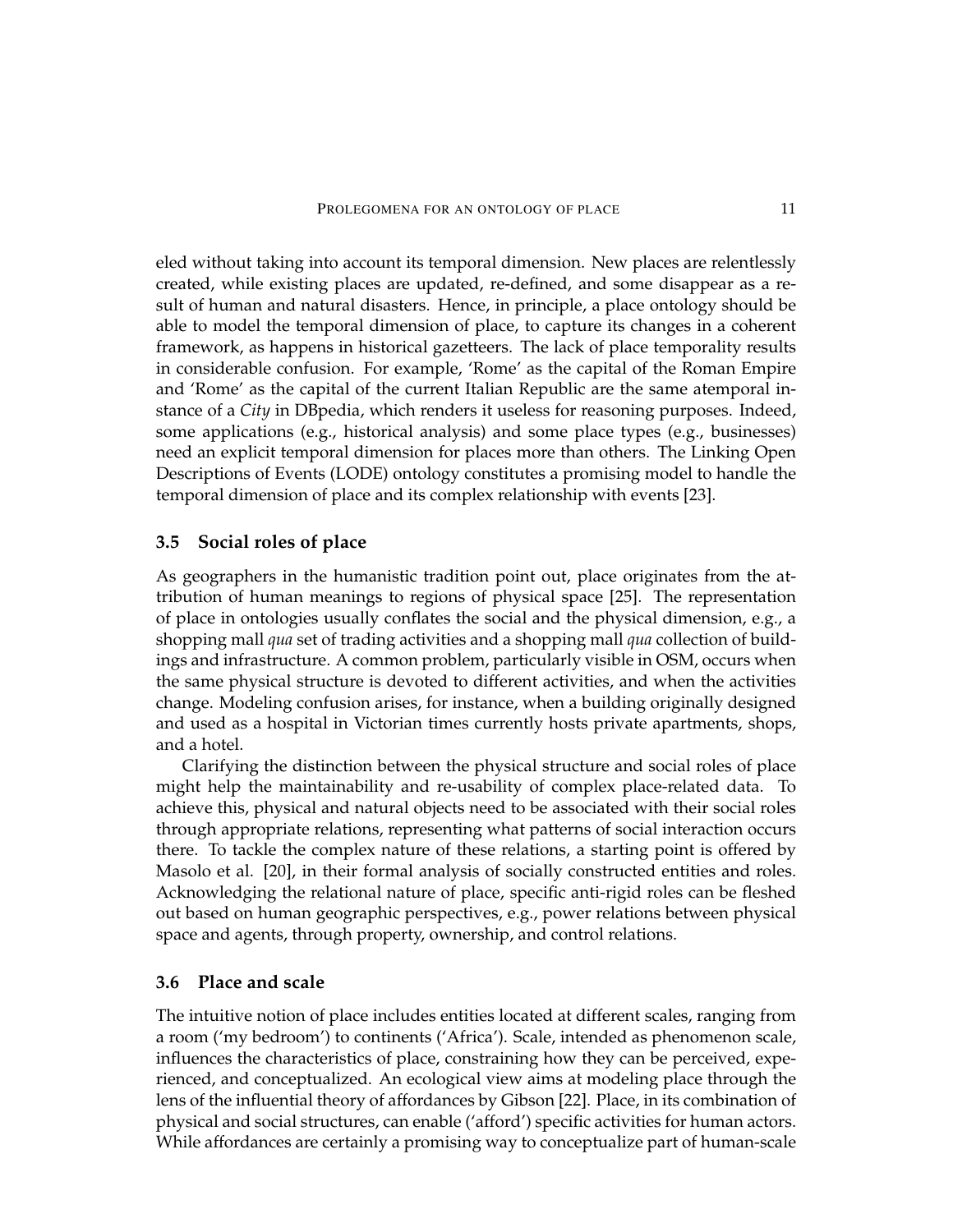#### 12 A. BALLATORE

places, such as venues, restaurants, parks, and barbers, they seem less useful for largescale places that cannot be experienced in a holistic way.

Cities, seas and countries can indeed be depicted as wholes in aerial photographs and maps, but are experienced directly only in human-scale fragments, and their conceptualization can vary widely for different agents. As opposed to human-scale places, such entities cannot be characterized by a clearly defined, unmediated purposes and affordances. When comparing France and a restaurant as places, some commonalities emerge: they both have boundaries; it is possible to go to and leave them; they are social constructions; they have show stable patterns of interactions that distinguish them from other places. More importantly, they present many differences: a restaurant is presumably designed to afford food consumption, socialization, and so on, which can be observed directly in its physical structure; a country operates at a fundamentally different level, consisting in an aggregation a myriad of other directly observable heterogeneous places, and is promptly identified through administrative and political structures. It seems therefore appropriate to adopt specific approaches are needed to conceptualize large-scale places as opposed to small-scale ones.

#### **3.7 Thematic structure of place**

Given the variety of entities that are normally thought of as places, a place ontology should identify fundamental themes through which any place type can be conceptualized. These themes are located between the foundational level and domain ontologies with particular, culturally-bound place types. In existing place taxonomies and ontologies, these are the top level of the classification, with broad themes like *healthcare*, *retail*, *transportation*, and *government*. This is arguably the most difficult component of a place ontology to design and formalize.

Although complete cultural independence is indeed impossible, a set of broadly, trans-cultural themes would help design place in domain ontologies, facilitating their grouping and structuring. Cross-cultural linguistic analysis is needed in order to identify invariant themes in place conceptualizations across information communities. For instance, while domain ontologies need to represent restaurants in the US and in Italy with very different subclasses and properties, the underlying theme of food consumption and socialization is invariant and can be used to conceptualize and find connections between the two ontologies. Similarly, while address formats differ widely (e.g., ZIP codes in the US and Post Codes in the UK), the underlying theme is that of logistical reference systems.

## **4 Conclusions**

While many academic disciplines, projects, and datasets rely on some notion of place, there is no consensus on what place is, and how to represent it in a computational model. Bridging the gap between spatial and platial perspectives constitutes one of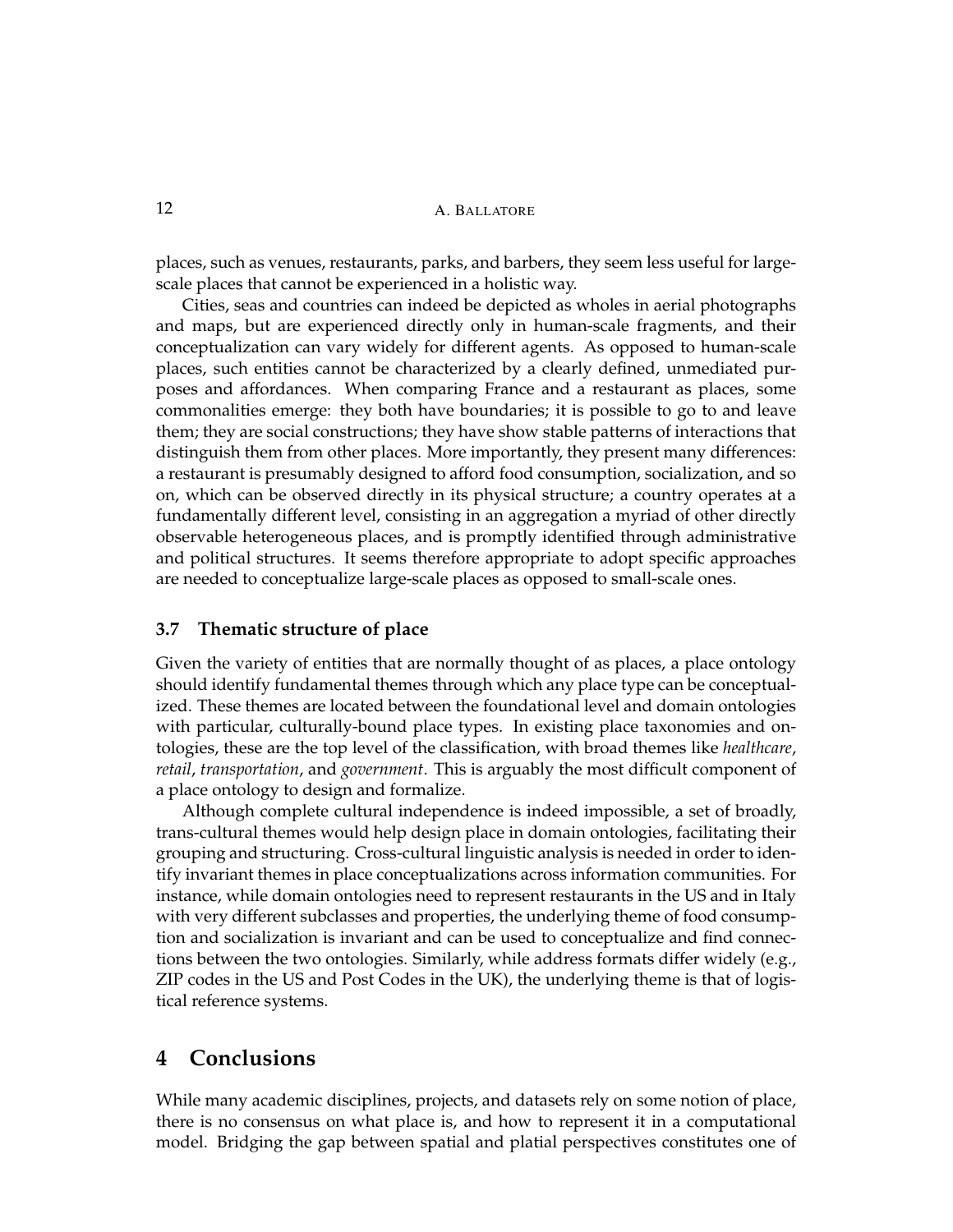the key areas of future research for GIScience [12]. This article contributes to the debate on place representation from two perspectives. First, I carried out a survey of existing place vocabularies and ontologies, outlining the need for common foundations to represent place across different domains and contexts. Second, I outlined several prolegomena for the construction of an ontology of place.

The purpose of this ontology is to provide an intermediate conceptual layer between foundational and domain ontologies, enabling the interoperability of representations of place across academic disciplines, such as geography, history, and the digital humanities. Such an ontology can operate at two levels. Its core ideas can guide ontology engineers and conceptual modelers to model place types in their domain ontologies. From a pragmatic perspective, possibly articulated in a lightweight version or as a design pattern, the place ontology might greatly support the production and integration of Linked Data, in which place is one of the main concepts used to interlink heterogeneous datasets.

Several challenges lie ahead of this project. As place and place types are culturallybound, the identification of cross-cultural and cross-linguistic themes require much empirical work, and research is needed to identify meaningful themes. The risk of over-engineering always looms large on foundational ontologies. In this sense, the proposed place ontology needs to be grounded on several case studies, covering multiple domains. Existing place vocabularies, ontologies, and geographic datasets could be linked through the place ontology, showing the advantages of an conceptual foundation for a ubiquitous and yet elusive concept.

### **References**

- [1] ABDELMOTY, A., SMART, P., AND JONES, C. Building place ontologies for the semantic web: issues and approaches. In *Proceedings of the 4th ACM Workshop on Geographical Information Retrieval* (2007), ACM, pp. 7–12.
- [2] AGARWAL, P. Contested Nature of *Place*: Knowledge Mapping for Resolving Ontological Distinctions Between Geographical Concepts. In *Geographic Information Science*, M. Egenhofer, C. Freksa, and H. Miller, Eds. 2004, pp. 1–21.
- [3] AGNEW, J. A. Space and Place. In *Handbook of Geographical Knowledge*, J. Agnew and D. Livingstone, Eds. Sage Publications, London, 2011, ch. 29.
- [4] BALLATORE, A., AND ADAMS, B. Extracting Place Emotions from Travel Blogs. In *Proceedings of AGILE 2015*. 2015, pp. 1–5. in press.
- [5] BALLATORE, A., BERTOLOTTO, M., AND WILSON, D. Linking geographic vocabularies through WordNet. *Annals of GIS 20*, 2 (2014), 73–84.
- [6] BALLATORE, A., WILSON, D., AND BERTOLOTTO, M. A Survey of Volunteered Open Geo-Knowledge Bases in the Semantic Web. In *Quality Issues in the Man-*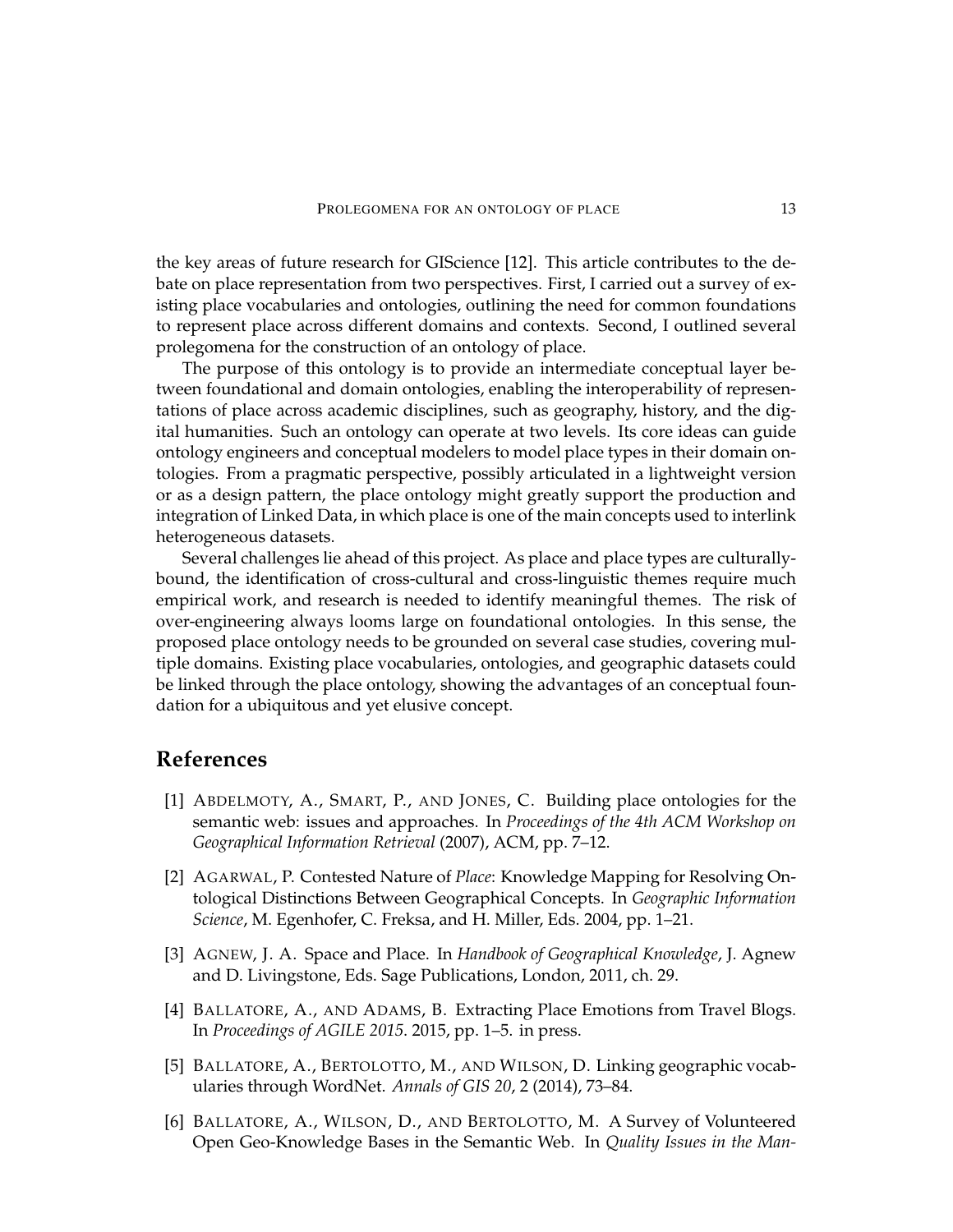*agement of Web Information*, G. Pasi, G. Bordogna, and L. Jain, Eds., vol. 50 of *Intelligent Systems Reference Library*. Springer, 2013, pp. 93–120.

- [7] BENNETT, B., AND AGARWAL, P. Semantic categories underlying the meaning of 'place'. In *Spatial Information Theory*, S. Winter, M. Duckham, L. Kulik, and B. Kuipers, Eds., vol. 4736 of *LNCS*. Springer, Berlin, 2007, pp. 78–95.
- [8] CASATI, R., AND VARZI, A. C. *Parts and Places: The Structures of Spatial Representation*. MIT Press, Cambridge, MA, 1999.
- [9] CASEY, E. S. *The Fate of Place: A Philosophical History*. University of California Press, Berkeley, CA, 1997.
- [10] CRESSWELL, T. *Place: A Short Introduction*. Short Introductions to Geography. John Wiley & Sons, Oxford, UK, 2004.
- [11] GANGEMI, A., GUARINO, N., MASOLO, C., OLTRAMARI, A., AND SCHNEIDER, L. Sweetening ontologies with DOLCE. In *Knowledge Engineering and Knowledge Management: Ontologies and the Semantic Web*, V. R. Benjamins, Ed., vol. 2473 of *LNCS*. Springer, 2002, pp. 166–181.
- [12] GOODCHILD, M. F. Formalizing place in geographic information systems. In *Communities, Neighborhoods, and Health*, L. Burton, S. Kemp, M. Leung, S. Matthews, and D. Takeuchi, Eds. Springer, Berlin, 2011, pp. 21–33.
- [13] GRENON, P., AND SMITH, B. SNAP and SPAN: Towards dynamic spatial ontology. *Spatial cognition and computation 1*, March (2004), 69–103.
- [14] JANOWICZ, K., SCHEIDER, S., PEHLE, T., AND HART, G. Geospatial Semantics and Linked Spatiotemporal Data – Past, Present, and Future. *Semantic Web 3*, 4 (2012), 321–332.
- [15] JONES, C., ALANI, H., AND TUDHOPE, D. Geographical Information Retrieval with Ontologies of Place. In *Spatial Information Theory*, vol. 2205 of *LNCS*. Springer, Berlin, 2001, pp. 322–335.
- [16] KESSLER, C., JANOWICZ, K., AND BISHR, M. An agenda for the next generation gazetteer: Geographic information contribution and retrieval. In *Proceedings of the 17th ACM SIGSPATIAL International Conference on Advances in Geographic Information Systems* (2009), ACM, pp. 91–100.
- [17] KUHN, W., KAUPPINEN, T., AND JANOWICZ, K. Linked Data: A Paradigm Shift for Geographic Information Science. In *Geographic Information Science*, M. Duckham, E. Pebesma, K. Stewart, and A. U. Frank, Eds., vol. 8728 of *LNCS*. Springer, Berlin, 2014, pp. 173–186.